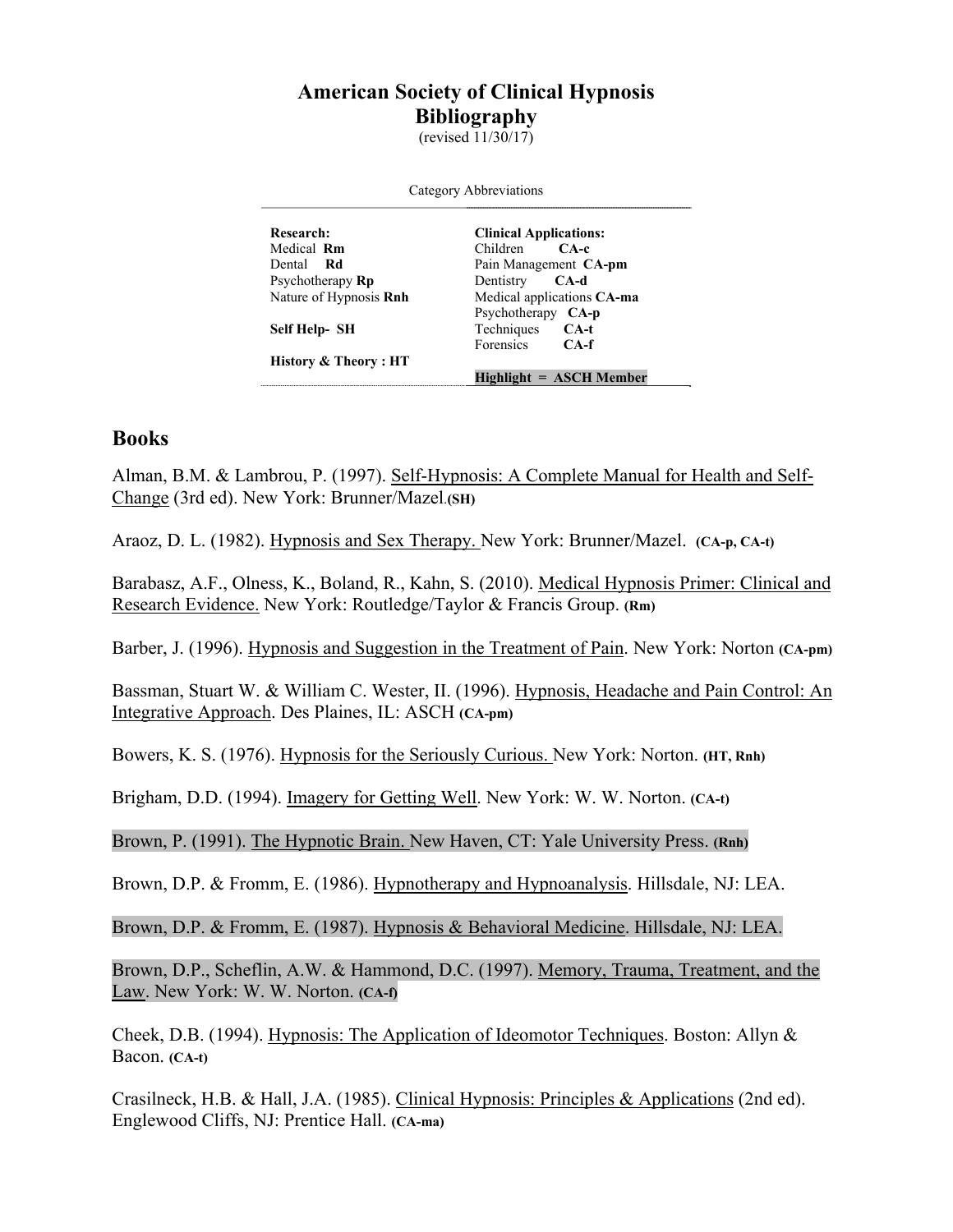Daitch, C. (2007) Affect Regulation Toolbox: Practical and Effective Hypnotic Interventions for the Over-Reactive Client**.** W.W. Norton & Company **(CA-p. CA-t)**

Edmonston., W. E. (1986). The Induction of Hypnosis. New York: Wiley. **(CA-t)**

Eimer, B.N. & Freeman, A. (1998). Pain Management Psychotherapy: A Practical Guide. New York: Wiley. **(CA-pm)**

Eimer, Bruce N. (2008). Hypnotize Yourself Out of Pain Now! (2<sup>nd</sup> Ed.). Crown House Publishing **(CA-p, CA-t)**

Elkins, G.R. (1997). My Doctor Does Hypnosis. Des Plaines, IL: ASCH Press

Elkins, G.R. Ed. (2017). Handbook of Medical and Psychological Hypnosis, Foundations, Applications, and Professional Issues. Springer Publishing Company, New York **(CA-ma, CA-p)**

Erickson, B.A.& Keeney, B. (Eds). (2006). Milton H. Erickson, M.D.: An American Healer.Bethel, CT: Crown House Publishing Ltd. **(HT)**

Erickson, M.H. & Rossi, E.L. (1989). The February man: Evolving consciousness and identity in hypnotherapy. New York: Brunner/Mazel Publishers. **(CA-p)**

Erickson, M. H., Rossi, E. L., & Rossi, S.1. (1976). Hypnotic Realities. New York: Irvington. **(CA-p, CA-t)**

Ewin, Dabney , (2009) 101 Things I wish I 'd known when I started using hypnosis. Crown House Publishing **(CA-t)**

Fass, M.L. & Brown, D. (1990). Creative Mastery in Hypnosis and Hypnoanalysis: A Festschrift for Erika Fromm. Hillsdale, NJ: LEA, Pubs.

Filo, Gabor , (2012). Rapid Hypnotic Inductions: Demonstrations & Applications (DVD) Crown House Publishing **(CA-d)**

Frederick, C. & McNeal, S. (1999). Inner Strengths: Contemporary Psychotherapy and Hypnosis for Ego-Strengthening. Mahwah, NJ: Lawrence Erlbaum Associates.

Fromm, E., & Nash, M. R. (Eds.). (1992). Contemporary Hypnosis Research. . New York: Guilford. **(R-nh)**

Fromm, E., & Shor, R. E.(Eds.). (1979). Hypnosis: Developments in Research and New Perspectives (2nd ed.). Chicago: Aldine. **(R-nh)**

Gafner, G., & Benson, S., (2000). Handbook of Hypnotic Inductions. New York: W.W. Norton & Company. **(CA-p, CA-t)**

Gafner, G., & Benson, S., (2003). Hypnotic Techniques For Standard Psychotherapy and Formal Hypnosis. New York: W.W. Norton & Company. **(CA-p, CA-t)**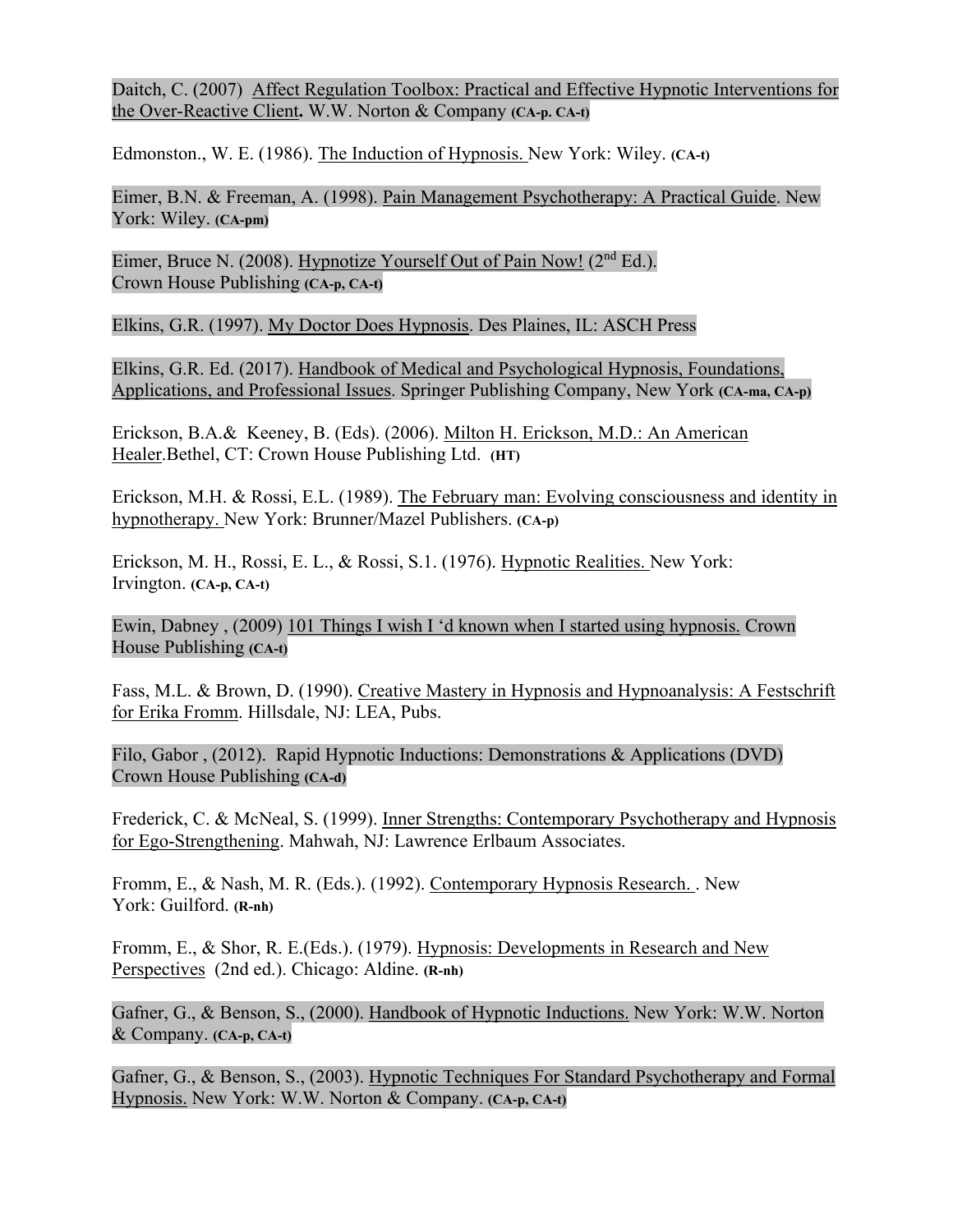Gafner, G., (2005). Clinical Applications of Hypnosis. New York: W.W. Norton & Company. **(CA-p, CA-t)** 

Gafner, G., (2006). More Hypnotic Inductions. New York: W.W. Norton & Company. **(CA-p, CA-t)**

Gauld, A. (1992). A History of Hypnotism. New York: Cambridge University Press. **(HT)**

Grinder,J. & Bandler, R. (1981). Transformations: Neurolinguistic Programming and the structure of hypnosis. Moab,UT: Real People Press. **(CA-t)**

Haley, J. (1986). Uncommon Therapy. The Psychiatric Techniques of Milton Erickson, M.D. New York: W.W. Norton & Company. **(CA-p, CA-t)**

Hammond, D.C. (1988). Learning Clinical Hypnosis. Des Plaines, IL: ASCH

Hammond, D.C. (1992). Manual For Self-Hypnosis. Des Plaines, IL: ASCH

Hammond, D.C. (1998). Hypnotic Induction & Suggestion: An Introductory Manual. Des Plaines, IL: ASCH.

Hammond, D.C. (1990). Handbook of Hypnotic Suggestions & Metaphors. New York: W. W. Norton.

Hammond, D.C. & Elkins, G.R. (1995). Standards of Training in Clinical Hypnosis. Des Plaines, IL: ASCH Press.

Hammond, D.C., Garver, R.B., Mutter, C.B. et al (1995). Clinical Hypnosis and Memory: Guidelines for Clinicians and for Forensic Hypnosis. Des Plaines, IL: ASCH Press.

Havens, R.A. & Walters, C. (1989). Hypnotherapv Scripts: A neo-Ericksonian approach to persuasive healing. New York: Brunner/Mazel Publishers.**(CA-t, CA-p)**

Havens, R.A. (2003). The Wisdom of Milton H. Erickson: The complete volume. Wiltshire, UK: Crown House Publishing, Ltd. **(HT, CA-p)**

Hilgard, E.R. (1986). Divided Consciousness: Multiple Controls in Human Thought and Action. New York: Wiley.

Hilgard, E.R. & Hilgard, J.R. (1995). Hypnosis in the Relief of Pain (rev ed). New York: Brunner/Mazel. **(CA-pm)**

Hunter, Roy & Eimer, Bruce (2012). The Art of Hypnotic Regression Therapy Crown House Publishing **(CA-t, CA-p)**

Kane, S. & Olness, K, (Eds.) (2004). The art of therapeutic communication: The collected works of Kay F. Thompson. Carmarthen, Wales, UK: Crown Publishing, Ltd. **(CA-t)**

Kirsch, I., Capafons, A., Cardena-Buelna, & Borras, S.A. (1998). Clinical Hypnosis and Self Regulation: A Cognitive-Behavioral Perspective. Washington, DC: APA. **(SH)**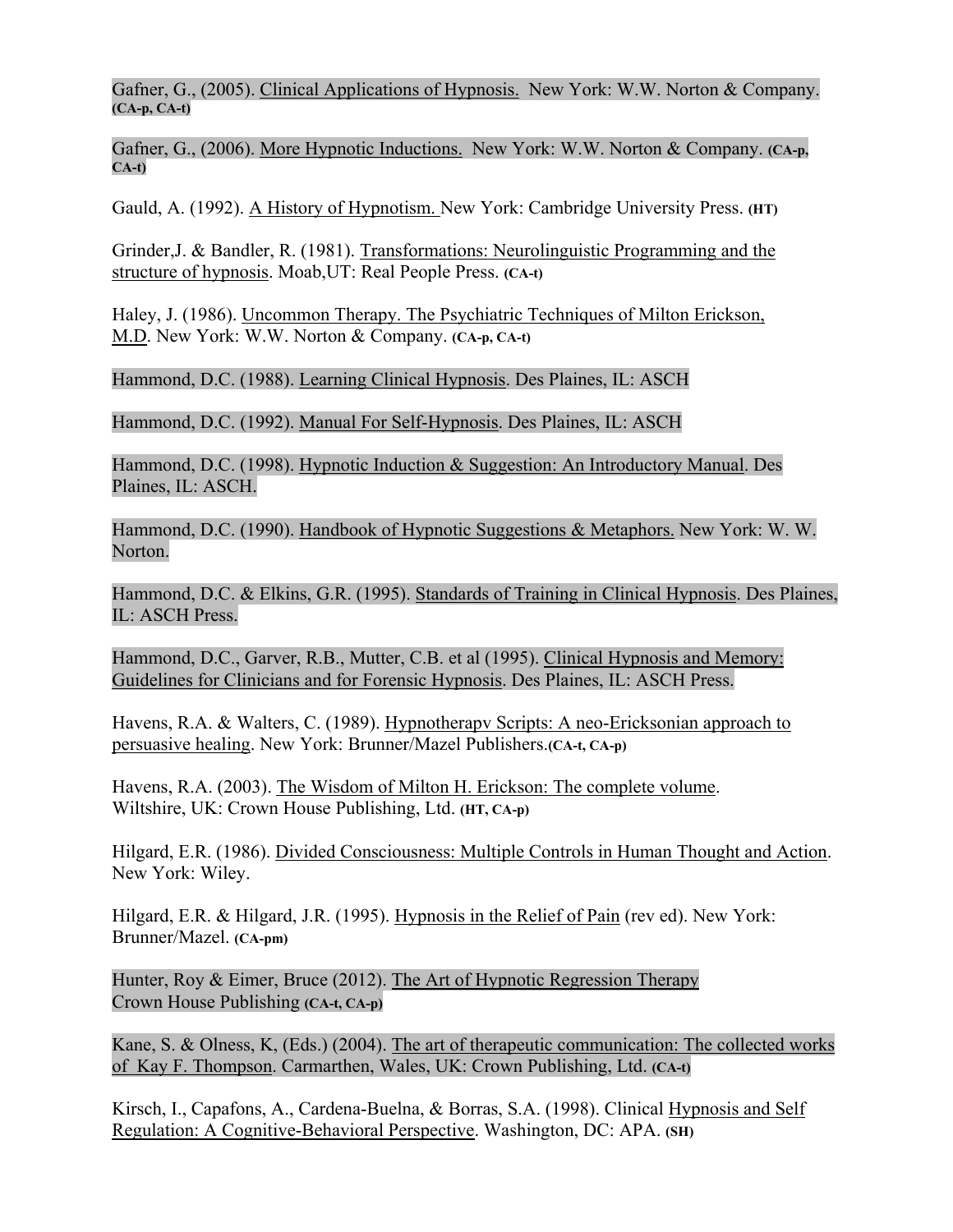Kroger, W.S. & Fezler, R. (1976). Hypnosis and Behavior Modification: Imagery Conditioning. Philadelphia: Lippincott.

Kuttner, L., (2010). A Child in Pain: What Health Professionals Can Do to Help. Bethel, CT: Crown House Publishing Ltd. **(CA-c)**

Lang, E. & Laser, E., (2009). Patient Sedation Without Medication: Rapid rapport and quick hypnotic techniques. United States: Lang.

Lankton, C.H., & Lankton, S.R. (1989). Tales of Enchantment. Goal-Oriented Metaphors for Adults and Children in Therapy. New York: Brunner/Mazel Inc. **(CA-c, CA-p)**

Lankton, C.H., Lankton, S.R. (1983). The Answer Within: A Clinical Framework of Ericksonian Hypnotherapy. New York: Brunner/Mazel Inc. **(CA-p, member)**

Lynn S.J. and Rhue, J.W. (1991). Theories of Hypnosis: Current Models and Perspectives. New York: Guilford Press.

Lynn, S.J., Kirsch, I., & Rhue, J.W. (1996). Casebook of Clinical Hypnosis. Washington, DC: APA.

Mehrstedt, M. & Wikstrom, P-O (1997). Hypnosis in Dentistry. Hypnosis International Monographs Number 3. M.E.G. **(CA-d)**

Nash, M. (2008). The Oxford Handbook of Hypnosis: Theory, Research & Practice. Oxford University Press.

Olness, K. & Kohen, D. (1996). Hypnosis and Hypnotherapy with Children (3rd ed). New York: Guilford.

Patterson, D.R. (2010) Clinical Hypnosis for Pain Control. Washington, DC: American Psychological Association. **(CA-pm)**

Parsons-Fein, J, (2004) Loving in the Here and Now. Tarcher **(CA-p)** 

Pearson, Judith (2012) Why Do I Keep Doing This!!? End Bad Habits, Negativity and Stress with Self-Hypnosis and NLP. Crown House Publishing (**CA-p. CA-t, SH)**

Rhue, J. W., Lynn, S. J., & Kirsch, I. (Eds.). (1993). Handbook of Clinical Hypnosis. Washington, D.C.: American Psychological Association. **(CA-p)**

Rosen, S. (Ed). (1982). My Voice Will Go With You. The Teaching Tales of Milton H. Erickson . New York: W.W. Norton & Company. **(CA-p. CA-t)**

Rossi, E.L. (1986). The psychobiology of mind-body healing: New concepts of therapeutic hypnosis. New York: W. W. Norton & Company, Inc. **(HT)**

Rossi, E. L. (Ed.). (1980). The Collected Papers of Milton H. Erickson on Hypnosis (4 vols.). New York: Irvington. **(HT, CA-t, CA-p)**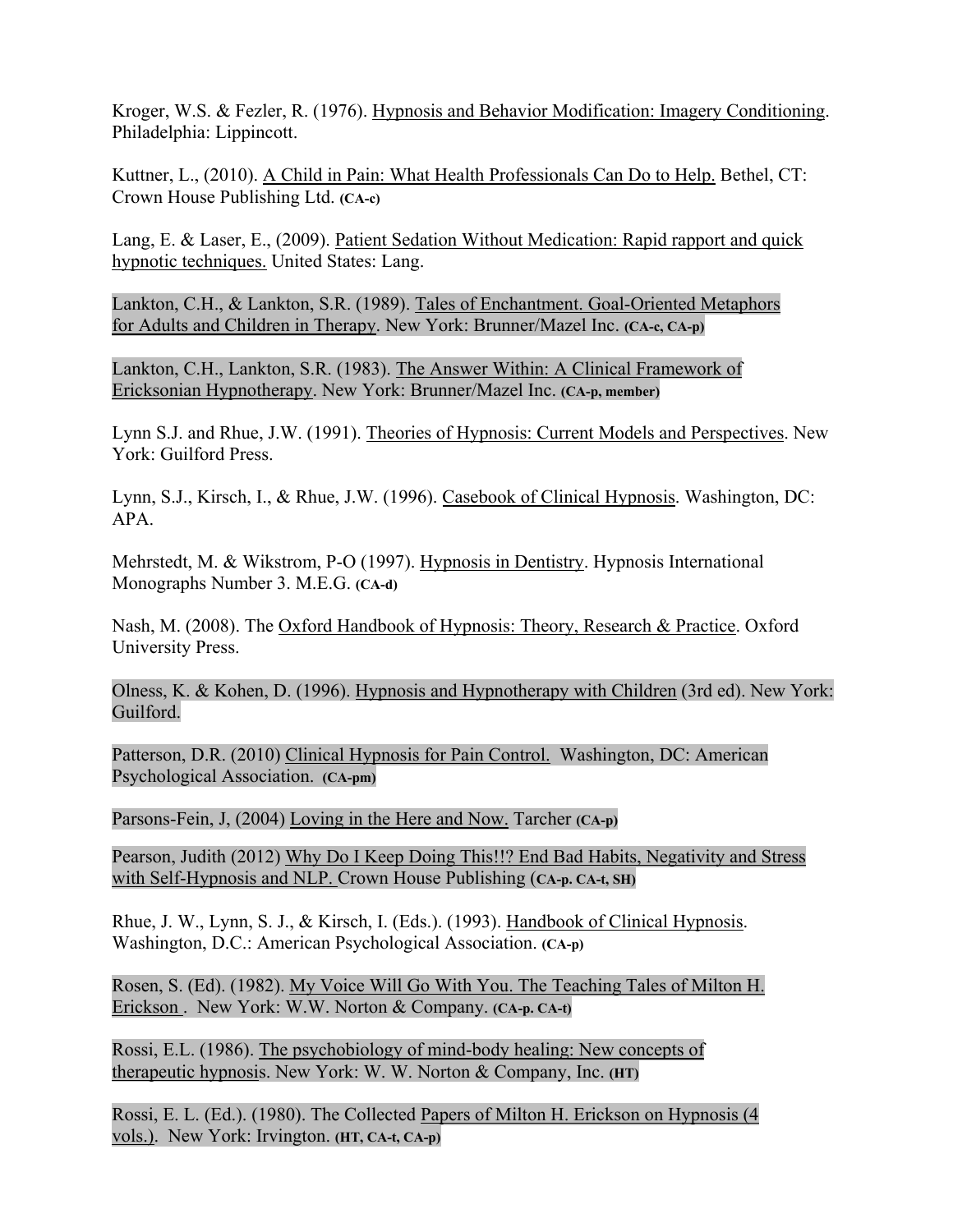Rossi, E. L. (Ed.). (1983). The Seminars. Workshops. and Lectures of Milton H. Erickson. M.D. (4 vols.)New York: Irvington Publishers, Inc **(HT,CA-t, CA-p)**

Rossi, E. L. (2002). The psychobiology of gene expression: Neuroscience and neurogenesis in hypnosis and the healing arts. New York: W.W. Norton & Company. **(CA-ma, HT)**

Rossi, E.L. & Cheek, D.B. (1988). Mind-body therapy: Methods of ideodynamic healing in hypnosis. New York: W. W. Norton & Company, Inc **(CA-ma, CA-t)**

Scheflin, A.W. & Shapiro, J.L. (1989). Trance on Trial. New York: Guilford. **(CA-f)**

Sheehan, P.W., & McConkey, K.M. (1996). Hypnosis and Experience: The Exploration of Phenomena and Process. New York: Brunner/Mazel. **(R-nh)**

Sheehan, P. W., & Perry, C. W. (1976). Methodologies of Hvpnosis: A Critical Appraisal of Contemporary Paradigms of Hypnosis. Hillsdale, NJ: Lawrence Erlbaum. **(HT)**

Simone, D., Potter, C, & Temple, G. (2007). Hypnosis & Communications in Dental Practice. Quintessence Publishing Co. **(CA-d)**

Spanos, N.P. and Chaves, J.F. (1989). Hypnosis: The Cognitive-Behavioral Perspective. New York: Prometheus Books.

Spiegel, H. & Spiegel, D. (2004). Trance and Treatment: Clinical Uses of Hypnosis. Washington, DC: American Psychiatric Association Press.

Sugarman, L., (2006) *Hypnosis in Pediatric Practice: Imaginative Medicine in Action* (DVD). Bethel, CT: Crown House Publishing Ltd. **(CA-c, CA-ma)**

Temes, R. (1999). Medical Hypnosis: An Introduction and Clinical Guide. New York: Churchill Livingstone.

Thomson, L. (2005). Harry the Hypno-potamus: Metaphorical Tales for the Treatment of Children. Crown House Pub. **(CA-c)** 

Thomson, L. (2012). Harry the Hypno-potamus Imagination Cards (Cards). Crown House Pub. **(CA-c)**

Tramontana, J. (2011). Sports Therapy: Using the Mind to Heal. Williston, VT: Crown House Publishing. **(CA-p)**

Tramontana, J. (2009) Hypnotically Enhanced Treatment for Addictions: Alcohol Abuse, Drug Abuse, Gambling, Weight Control, and Smoking Cessation. Crown House Publishing **(CA-t, CA-p)**

Udolf, R. (1992). Handbook of Hypnosis for Professionals (2nd ed). Northvale, NJ: Aronson. **(R-na, CA-t)**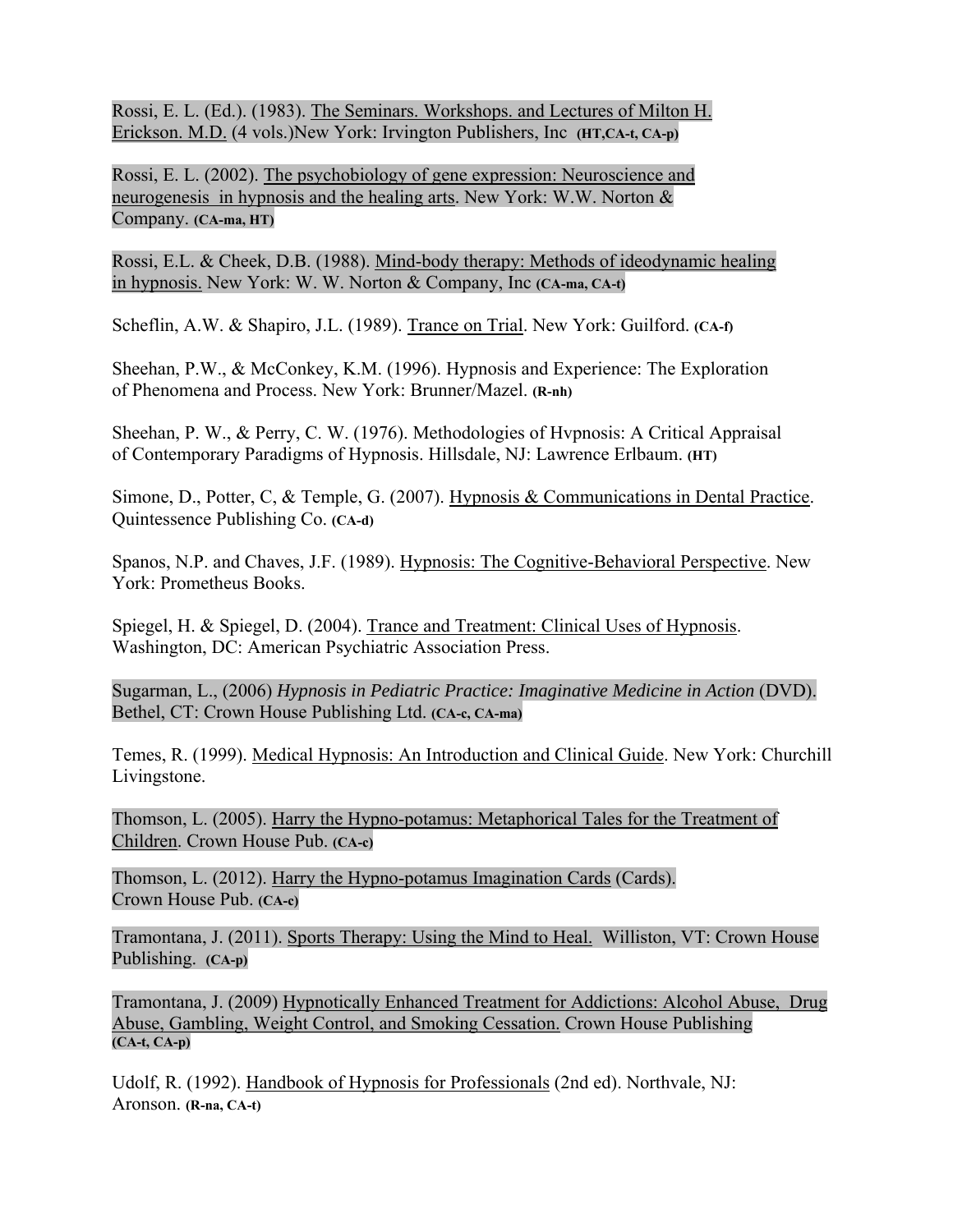Voit, R. & DeLaney, M. (2004). Hypnosis in Clinical Practice: Steps for Mastering Hypnotherapy. Bethel, CT: Crown House Publishing Ltd. **(CA-p)**

Wallas, L. (1991). Stories that heal: Reparenting adult children of dysfunctional families using hypnotic stories in psychotherapy. New York: W. W. Norton & Company. **(CA-p)**

Wallas, L. (1985). Stories for the Third Ear. New York: Norton. Fun and enjoyable with "stories" used with various clients in therapy. **(CA-p)**

Watkins, J.G. & Watkins, H.H. (1997). Ego-States: Theory and Therapy. New York: W. W. Norton. **(CA-t, CA-p)**

Watkins, J.G. (1987). Hypnotherapeutic Techniques,Volume I. New York: Irvington. **(CA-t, CA-p)** 

Watkins, J. G. (1987). Hypnotherapeutic techniques. Hypnoanalvtic techniques. New York: Irvington. **(CA-t, CA-p)**

Weitzenhoffer, A. M. (1989). The Practice of Hypnotism (2 vols). New York: Wiley. (2 vol. set). **(HT, CA-t)**

Wester, W.C. & Sugarman, L.(2007). Therapeutic Hypnosis with Children & Adolescents. Crown House Pub.

Wester, W.C., & O'Grady, D.J. (1991). Clinical Hypnosis with Children. New York: Brunner/Mazel.

Wester, W.C. (1987). Clinical Hypnosis: A Case Management Approach. Cincinnati, OH: Behavioral Science Center.

Wester, W.C. & Smith, A.H. (Eds.) (1984). Clinical Hypnosis: A Multidisciplinary Approach. Philadelphia, PA: Lippincott.

Yager, E., (2008). Foundations in Clinical Hypnosis: From Theory to Practice. Bethel, CT: Crown House Publishing Ltd. **(CA-t)**

Yapko, M.D. (2003). Trancework: An Introduction to the Practice of Clinical Hypnosis, 3rd. ed. New York: Brunner/Mazel Publishers.

Zarren, J. I. & Eimer, B.N. (2002). Brief Cognitive Hypnosis: Facilitating the Change of Dysfunctional Behavior. New York: Springer Publishing, Inc.

Zilbergeld, B., Edelstein, M. G. & Araoz, D. L. (1986). Hypnosis: Questions & Answers. New York: Norton. **(HT)**

Zeig, J. K. (1980). A Teaching Seminar with Milton H. Erickson. New York: Brunner/Mazel Inc. **(HT)**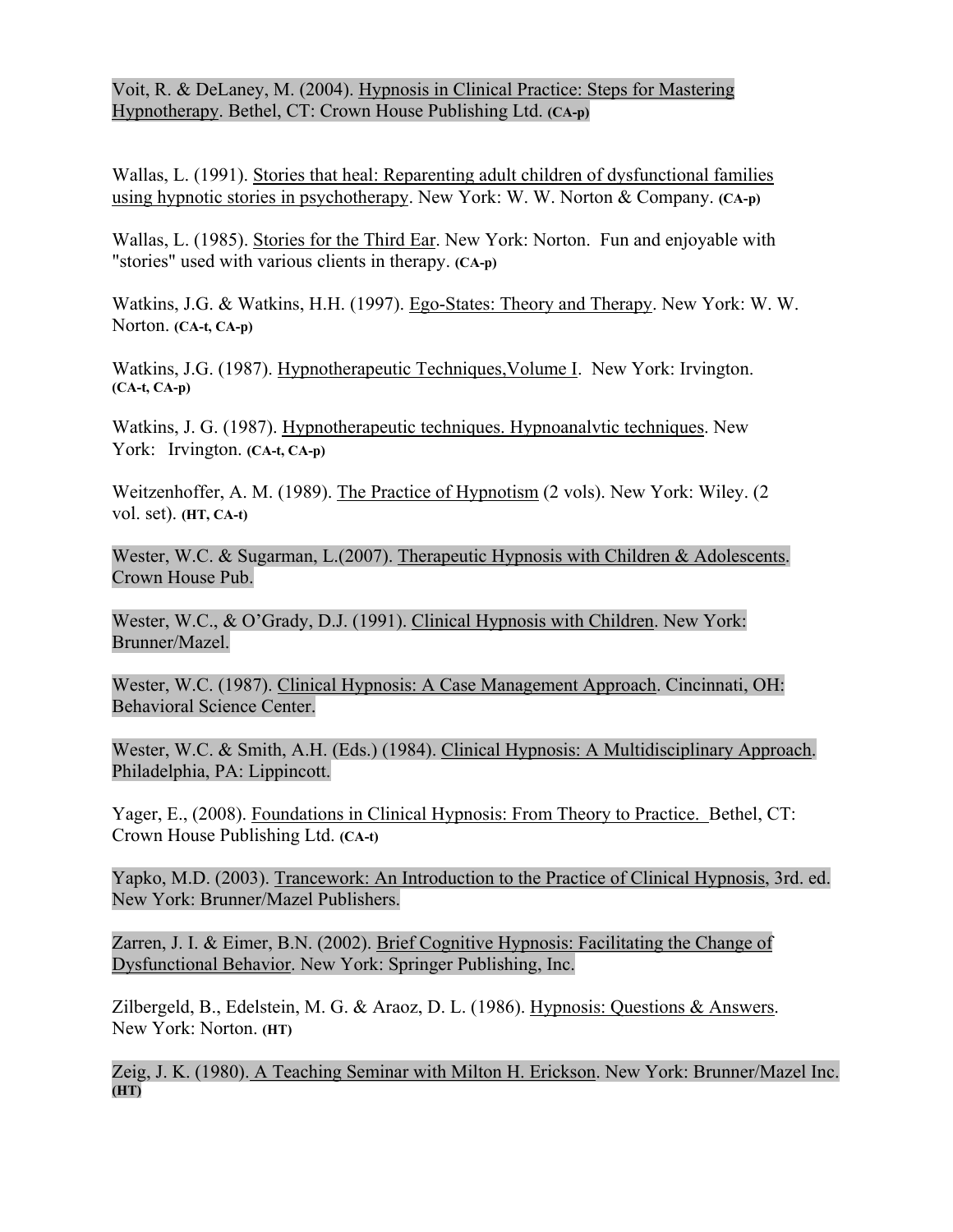Zeig, J.K. (1985). Ericksonian Psychotherapy: Volume I: Structures. New York: Brunner/Mazel,Publishers. **(HT)**

Zeig, J .K. (1985). Ericksonian Psychotherapy: Volume II: Clinical applications. New York: Brunner/Mazel, Publishers. **(CA-p)**

Zeig, J.K. & Lankton, S.R. (1988). Developing Ericksonian therapy: State of the art. New York: Brunner/Mazel, Publishers. **(CA-p)**

## **Journal Articles**

Brown, D. C., & Hammond, D. C. (2007). Evidence-based hypnosis for obstetrics, labor and delivery, and preterm labor. *International Journal of Clinical & Experimental Hypnosis*, 55(3), 355-371.

Chaves, J.F. (1994). Recent advances in the application of hypnosis to pain management. *American Journal of Clinical Hypnosis*, 37:2, 117-129.

Clarke, J.H. & Reynolds, P.J. (1991). Suggestive hypnotherapy for nocturnal bruxism: A pilot study. *American Journal of Clinical Hypnosis*, 33, 248-253.

Erickson, M.H. (1939). An experimental investigation of the possible antisocial uses of hypnosis. *Psychiatry*, 2, 391-414.

Fromm, E. (1980). Values in hypnotherapy. *Psychotherapy: Theory, Research & Practice*, 17, 425-430.

Hammond, D. C. (2008). Hypnosis as sole anesthesia for major surgeries: Historical and contemporary perspectives. *American Journal of Clinical Hypnosis*, 51(2), 101-121.

Hammond, D. C. (2007). Review of the efficacy of clinical hypnosis with headaches and migraine**.** *International Journal of Clinical & Experimental Hypnosis*, 55(2), 207-219.

Hammond, D. C. (1988). "Will the real Milton Erickson please stand up*?" International Journal of Clinical & Experimental Hypnosis*, 36(3), 173-181.

Hammond, D. C. (1984) Myths about Milton Erickson & Ericksonian hypnosis. *American Journal of Clinical Hypnosis*, 26(4), 236-245.

Fourie, D.P. (1997). "Indirect" suggestion in hypnosis: Theoretical and experimental issues. *Psychological Reports*; Jun 80:3, Pt 2, 1255-1266.

Hilgard, E.R. (1993). History of research centers and professional hypnosis societies in the United States*. International Journal of Clinical and Experimental Hypnosis*, 41:3, 173-190.

Holroyd, J. (1996). Hypnosis treatment of clinical pain: Understanding why hypnosis is useful. *International Journal of Clinical and Experimental Hypnosis*, 44:1, 33- 51.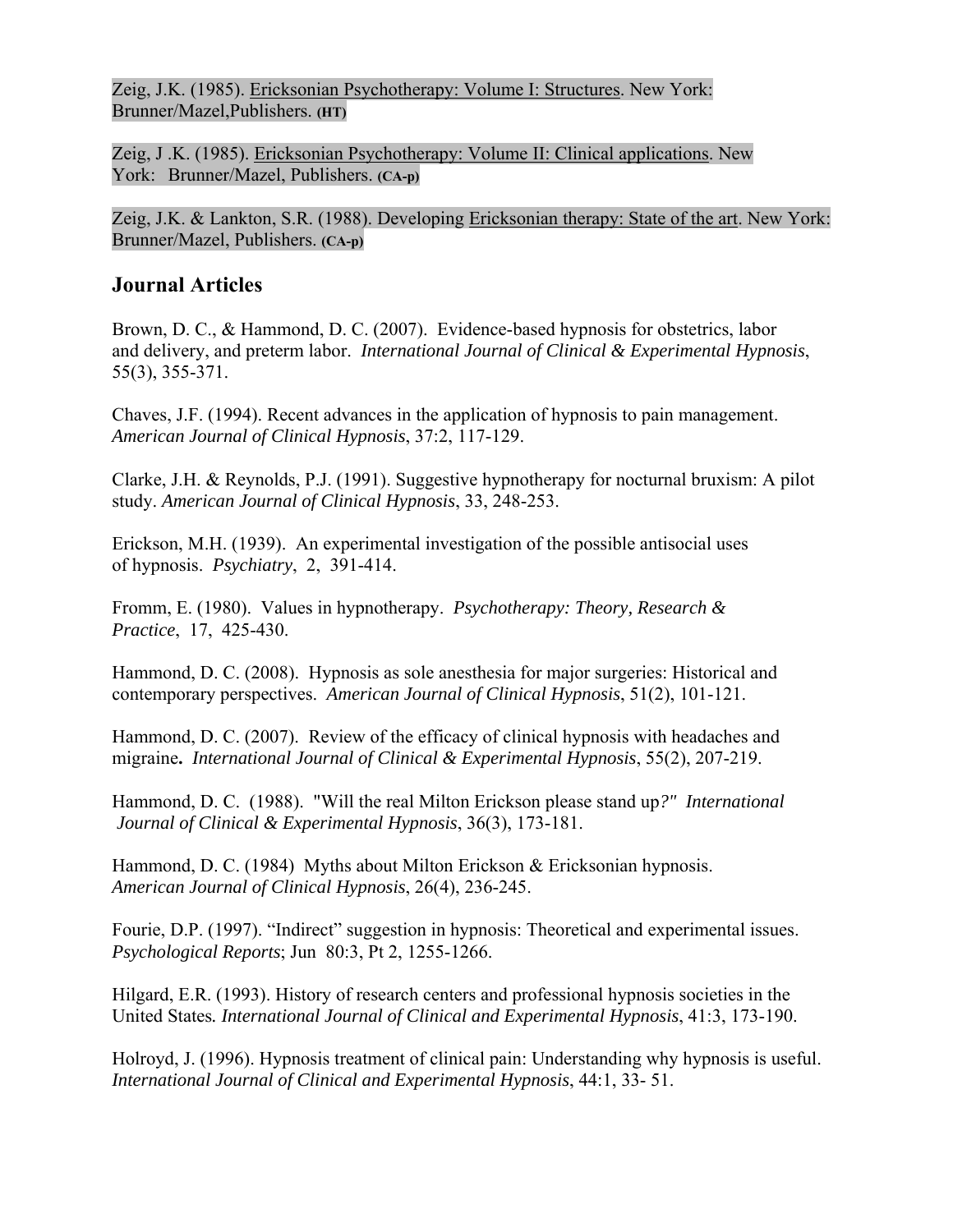Johnson, D.L. (1997). Weight loss for women: studies of smokers and nonsmokers using hypnosis and multicomponent treatments with and without overt aversion. *Psychological Reports*, 80:3, Pt 1, 931-933.

Kleinhauz, M., & Beran, B. (1984). Misuse of hypnosis: A factor in psychopathology. *American Journal of Clinical Hypnosis*, 26, 283-290.

Kleinhauz, M., & Eli, I. (1987). Potential deleterious effects of hypnosis in the Clinical setting. *American Journal of Clinical Hypnosis*, 29, 155-159.

Kirsch, I. (1996). Hypnosis in psychotherapy: Efficacy and mechanisms. *Contemporary Hypnosis*, 13:2, 109-114.

Kirsch, I.; Montgomery, G.; Sapirstein, G. (1995). Hypnosis as an adjunct to cognitivebehavioral psychotherapy: A meta-analysis. *Journal of Consulting and Clinical Psychology*, 63:2, 214-220.

Kirsch, I.; Lynn, S.J. (1995). Altered state of hypnosis: Changes in the theoretical landscape. *American Psychologist*, 50:10, 846-858.

Lynn, S.J.; Nash, M.R. (1994). Truth in memory: Ramifications for psychotherapy and hypnotherapy. *American Journal of Clinical Hypnosis*, 36:3, 194-208.

Lynn, S.J.; Martin, D.J.; Frauman, D.C. (1996). Does hypnosis pose special risks for negative effects? *International Journal of Clinical and Experimental Hypnosis*, 44:1, 7-19.

MacHovec, F. (1988). Hypnosis complications, risk factors, and prevention. *American Journal of Clinical Hypnosis*, 31, 40-49.

Mott, T. (1987). Editorial: Adverse reactions in the use of hypnosis. *American Journal of Clinical Hypnosis*, 29, 147-148.

Nadon, R.; Laurence, J-R. (1994). Idiographic approaches to hypnosis research: or How therapeutic practice can inform science. *American Journal of Clinical Hypnosis*, 37:2, 85-94.

Orne, M.T. (1972). Can a hypnotized subject be compelled to carry out otherwise Acceptable behavior: A discussion. *International Journal of Clinical & Experimental Hypnosis*, 20, 101-117.

Riskin, J.D.; Frankel, F.H. (1994). A history of medical hypnosis. *Psychiatric Clinics of North America*, 17:3, 601-609.

Rowland, L.W. (1939). Will hypnotized persons try to harm themselves or others? *Journal of Abnormal & Social Psychology*, 34, 114-117.

Ruzyla S.P.; Barabasz, A.; Barabasz, M.; Warner, D. (1995). Effects of hypnosis on the immune response: B-cells, T-cells, helper and suppressor cells. *American Journal of Clinical Hypnosis*; 38:2, 71-79.